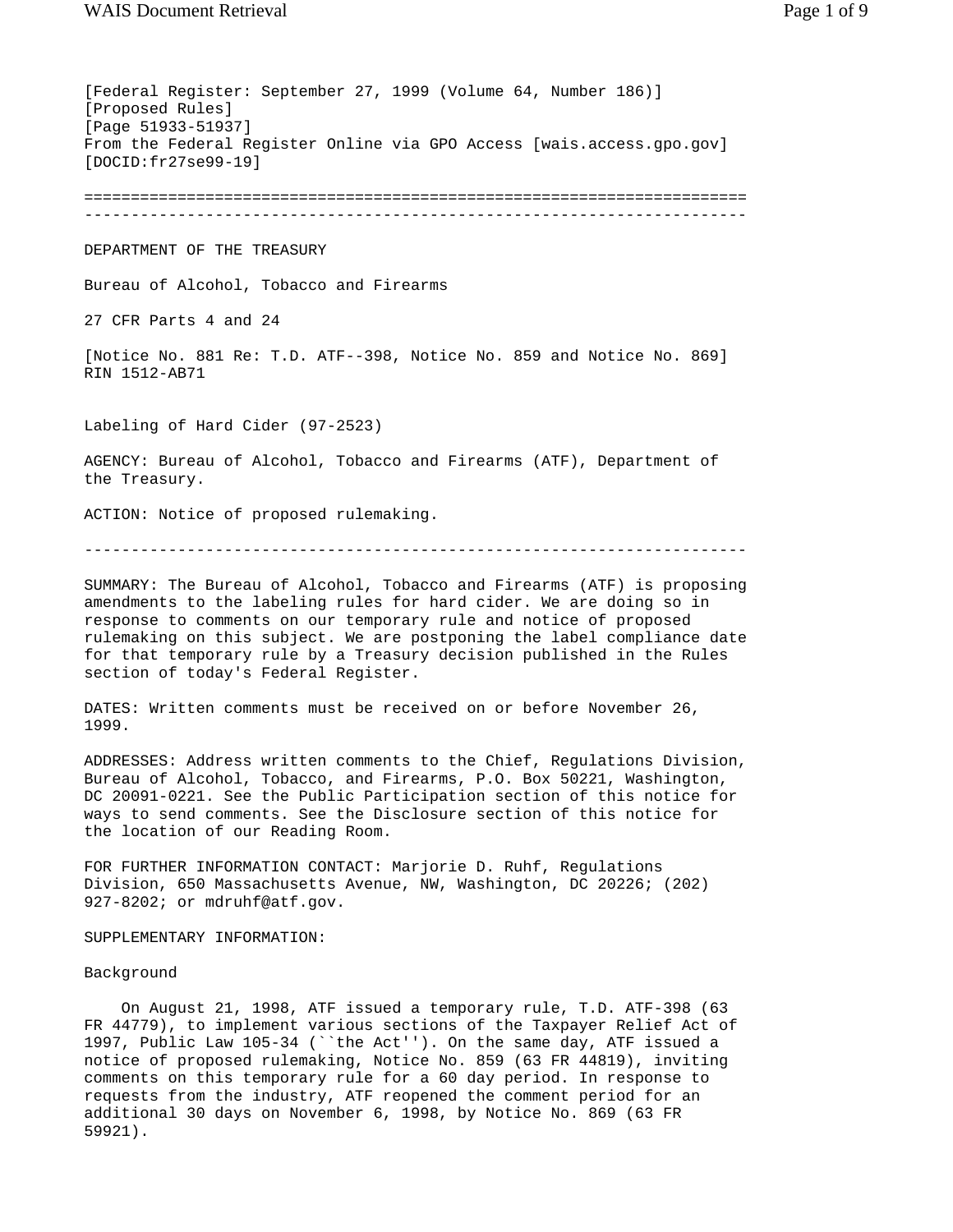ATF's Temporary Rule on Labeling of Hard Cider

 Section 908 of the Act amended the Internal Revenue Code of 1986 (IRC) to create a new excise tax category for hard cider. The temporary rule, T.D. ATF-398, implemented this section, including establishing temporary rules for labeling hard cider. We changed both the IRC and the Federal Alcohol Administration (FAA) Act labeling rules. We explained the changes this way:

 Since the term ``hard cider'' now has tax significance, no wine may be designated as ``hard cider'' unless it conforms to the definition of hard cider in Sec. 24.10 and is eligible for the tax category of hard cider. The reference to cider in the FAA [Act] labeling regulations at Sec.  $4.21(e)(5)$  is amended to show that the term ``hard cider'' is reserved for use in wine eligible for the tax category of hard cider. A new Sec.  $24.257(a)(3)(iv)$  has been added to the IRC wine labeling requirements for wine under 7 percent alcohol by volume to show that wine eligible for the tax category of hard cider will be marked ``hard cider'' rather than simply ``wine'' under that section.

 We set a compliance date of February 17, 1999, for this change, to allow time for producers to change labels to conform with the temporary rule.

Basis of Our Temporary Rule

 ATF (as a delegate of the Secretary of the Treasury) has general authority to issue labeling regulations under the IRC, 26 U.S.C 5368(b), which states,

Wine shall be removed in such containers  $* * *$  bearing such marks and labels, evidencing compliance with this chapter, as the Secretary may by regulations prescribe.

 We also have authority under the FAA Act, 27 U.S.C. 205(e), to prescribe regulations that insure that alcohol beverages are labeled or marked to ``\* \* \* provide the consumer with adequate information as to the identity and quality of the products. \* \* \* ''

 When the new wine tax category was created and named ``hard cider,'' we revised the IRC labeling provisions to allow hard cider to be labeled as such

[[Page 51934]]

without further indication that it is taxed as a wine. Before that amendment, wines with less than 7 percent alcohol by volume had to be marked with the word ``wine'' and an appropriate modifier to identify the tax class. We also amended the FAA Act labeling regulations to provide that no product could be called ``hard cider'' if it was not eligible for the tax category of ``hard cider.'' Before the amendment, the FAA Act regulations had allowed the use of the term ``cider'' for apple wines in certain circumstances. The term ``hard cider'' was not addressed.

 In short, we required the phrase ``hard cider'' on containers of wine eligible for the hard cider tax rate and prohibited its use elsewhere. We believed this would evidence compliance with tax law and provide the consumer with adequate information as to the identity of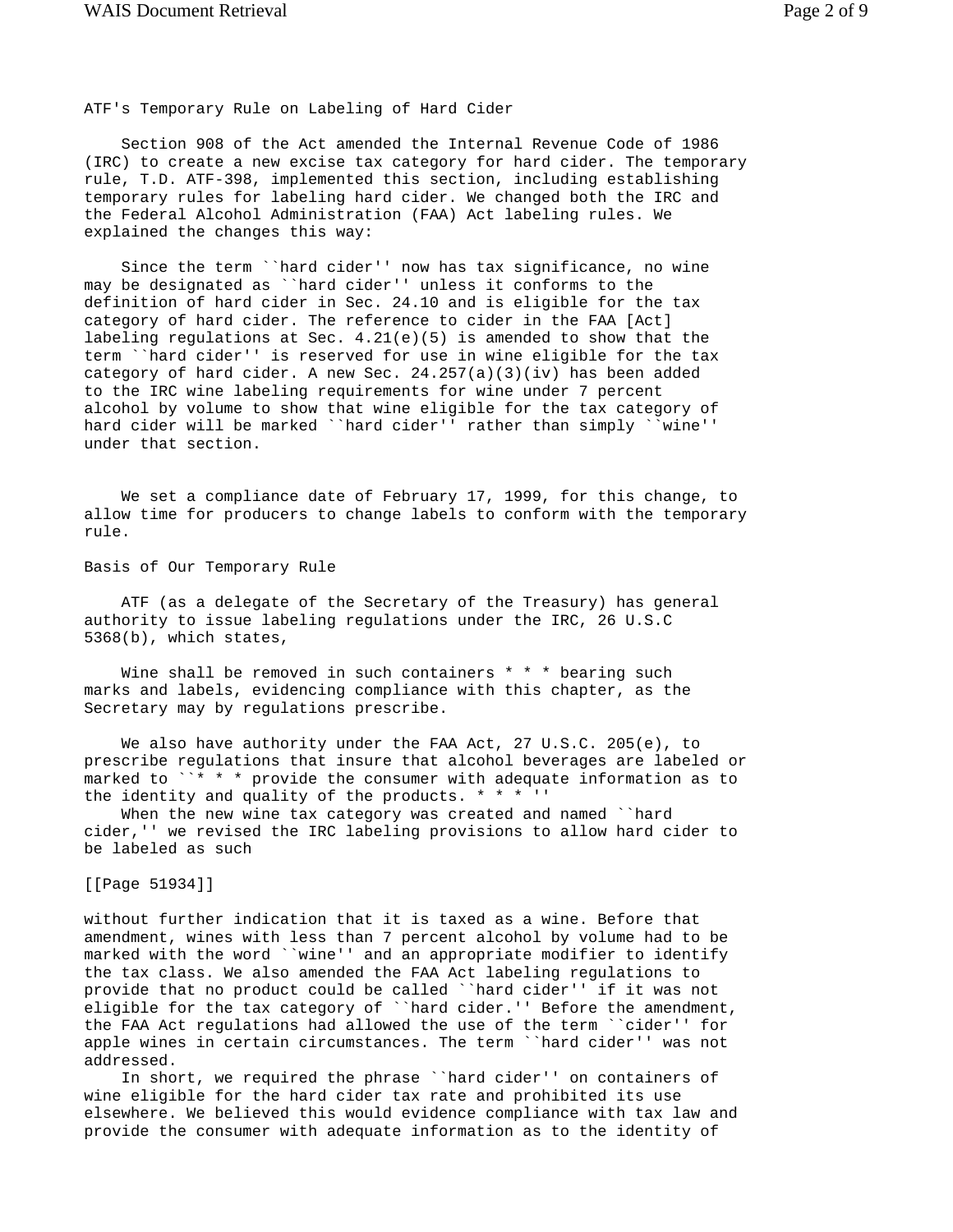the product.

Public Comments on the Temporary Rule

 We received 48 comments in response to the temporary rule and the notice of proposed rulemaking. Two comments addressed the issue of semi-generic wine designations (also covered in the temporary rule and notice), and all the rest concerned the hard cider rules. All the comments will be discussed in a future final rule. In this document, we will discuss only the comments concerning labeling of hard cider. Based on comments we received, we find the temporary rule as originally issued imposes an unintended and unnecessary burden.

Comments on Labeling of Ciders Not Eligible for the New Tax Rate

 Producers who make ciders that are not eligible for the new tax rate, but who have been using the term ``hard cider'' to describe their product, wrote to ask us to change our temporary labeling regulations. Their products include apple wines containing 7 percent or more alcohol by volume, ciders that contain less than 7 percent alcohol by volume with other fruit flavors, and ciders that contain 50 percent or less apple juice. Under the temporary rule, each of these products is excluded from the definition of cider, and therefore is not entitled to use the name ``hard cider'' on labels. The producers and other interested persons submitted the following comments:

 Senators Patrick J. Leahy and James M. Jeffords of Vermont, the principal authors of the provision that reduced the tax on ``hard cider,'' wrote to ATF to express concern at ATF's interpretation of the statute. They said:

 Prohibiting producers from using this term if their cider contains more than seven percent alcohol runs counter to this common understanding of the term. Further the change is somewhat anomalous; ciders with more than seven percent are, by most people's thinking, even ``harder'' than those products that you will allow to be labeled as ``hard cider.'' The rule change will cause consumer confusion, and could well affect sales of the affected products. We urge that you not adopt this proposed rule.

 Richard G. Burge of Wyder's Cider noted that they will be ``prohibited from calling [their] products `hard cider', which will be reserved for the handful of apple only fermented ciders that comply. However, Wyder's ciders have been accepted by the discriminating consumer and industry professional alike as a high quality cider alternative to the heavier English styles. Our number two ranking in the California cider market attests to this fact and to the fine quality of the product and its legitimacy as a hard cider. We fail to understand how it is that our hard ciders will not only be unable to enjoy the lower tax rate, but will also be completely shut out of the very product category that we helped to establish.\* \* \* We believe the rules should promote the category, not choke it, and at the very least should allow non-conforming producers to sell their products as hard cider.''

 Mr. Edward C. Metcalfe, founder and former owner of North River Winery in Vermont, wrote to give historical information on hard cider. He said, ``even in the earliest days of cider making, sugar, molasses or other sweetener was often added to raise the alcohol content to give the product more kick and to help it keep better under crude storage conditions. The `harder' a cider was, the higher the alcohol content. These traditional hard ciders have been made for many years, often with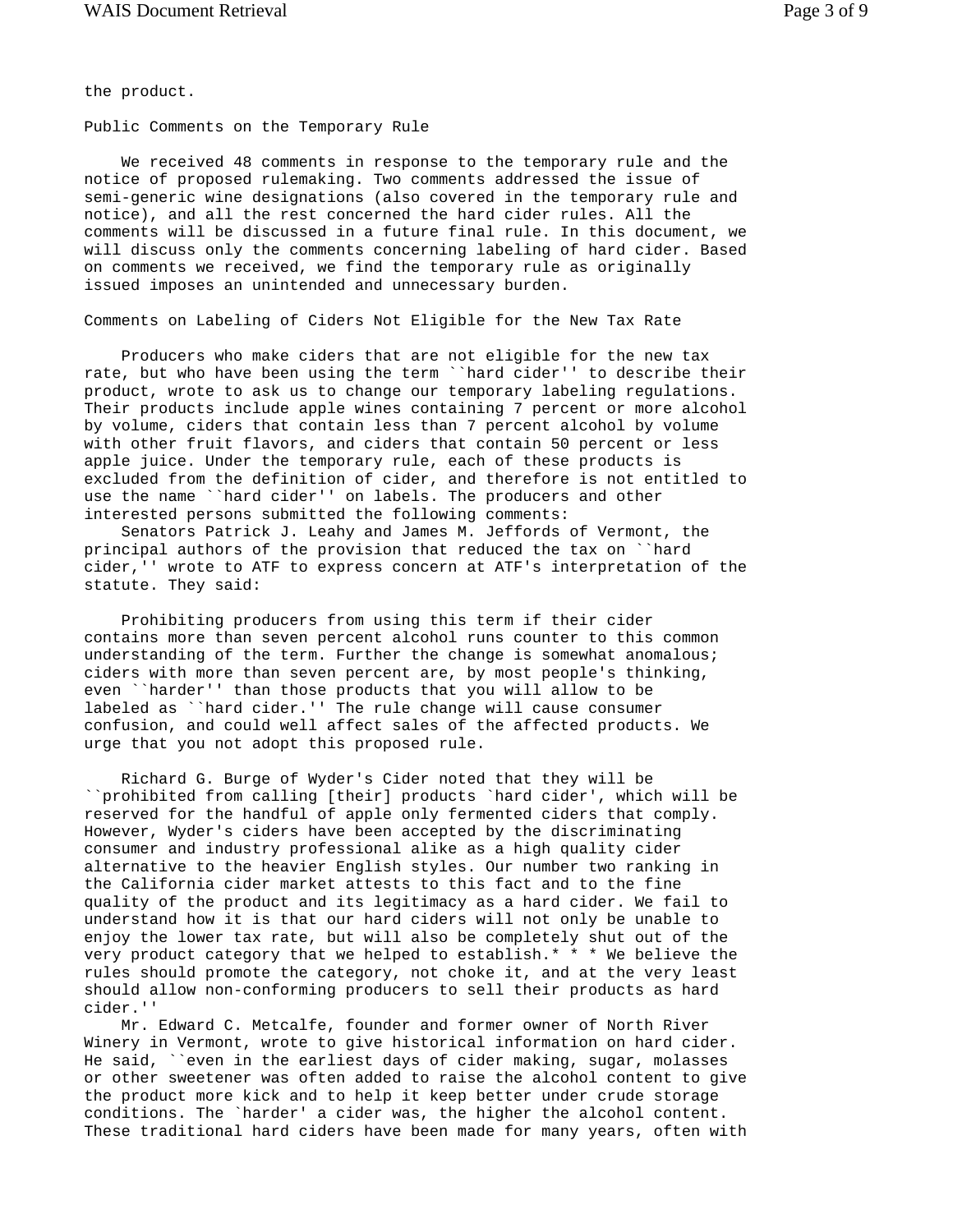an alcohol content as high as 12%-14%.'' Mr. Metcalfe expressed concern that ``the new labeling requirements would make some current commercial products unsaleable.'' He enclosed labels from the North River winery, which makes a cider that is 9% alcohol by volume under the brand name ``Metcalfe's Hard Cider,'' a brand name that would be prohibited under the new rules.

 The current owners of North River Winery, Annmary T. Block-Reed and Clyde A. Reed, also submitted comments on the history of the term ``hard cider'' and noted our regulations ``would be denying what has been commonly agreed to as the understanding of hard cider for generations, all over the world.'' They further noted the regulations, as written, would impose a financial hardship, since they are a small winery and would need to replace several years' supply of labels.

 Finally, several consumers wrote to express concern about ATF's rules for labeling hard cider. One consumer wrote that ``changing the definition of the words `hard cider' to only mean ciders which are under 7% alcohol would be misleading to consumers and would cause widespread confusion in the marketplace.'' Another said ``I believe that the general public would not be served well in changing the words `hard cider' to mean something other than their traditional meaning.''

Comments on Labeling Cider Eligible for the New Tax Rate

 Producers of wines eligible for the hard cider tax rate stated they prefer to use a phrase like ``apple cider'' or ``draft cider'' in their marketing:

 Brian t of Black <greek-i>sesas Fagan Cider Co, L.L.C. asked a question in his comment: ``Our product label currently says `Goldfinch Cider'. Does it have to say `Goldfinch Hard Cider' as the main product name designation, or can we retain `Goldfinch Cider' and note ``hard cider'' elsewhere on the label?

 Paul Thorpe of E&J Gallo Winery (``Gallo'') commented that the regulations should be amended to allow designation of products in the hard cider category ``by an equivalent phrase, such as `hard apple cider' or `hard draft cider.' ``Gallo further suggested that we state a minimum standard for location and legibility of this required information. Gallo suggested'' on the label in legible type and lettering no smaller than 2 millimeters in height.'' They noted this requirement would be consistent with the general requirements for mandatory information under the FAA Act regulations for labeling of wine and beer.

 Stephen Swift of Matthew Clark Brands, Ltd., makers of Blackthorn Fermented Cider, noted they have been describing their product as ``fermented cider'' on labels and in advertising for over 12 years. He said the term ``hard cider'' ``implies that the product is distilled (as in hard liquor).''

 Roger Daniels of Green Mountain Cidery, makers of Woodchuck Draft Cider, advocated that ATF should take the following positions: ``(a) that there are no new regulatory standards or restrictions on the use of the labeling designation ``hard cider,'' (b) that there are no new regulatory standards or restrictions with respect to container or packaging sizes for ``hard cider,'' and (c)

[[Page 51935]]

that the FAA Act regulations do not apply to ``hard cider.''

Discussion of Comments

When we drafted the hard cider labeling sections of the temporary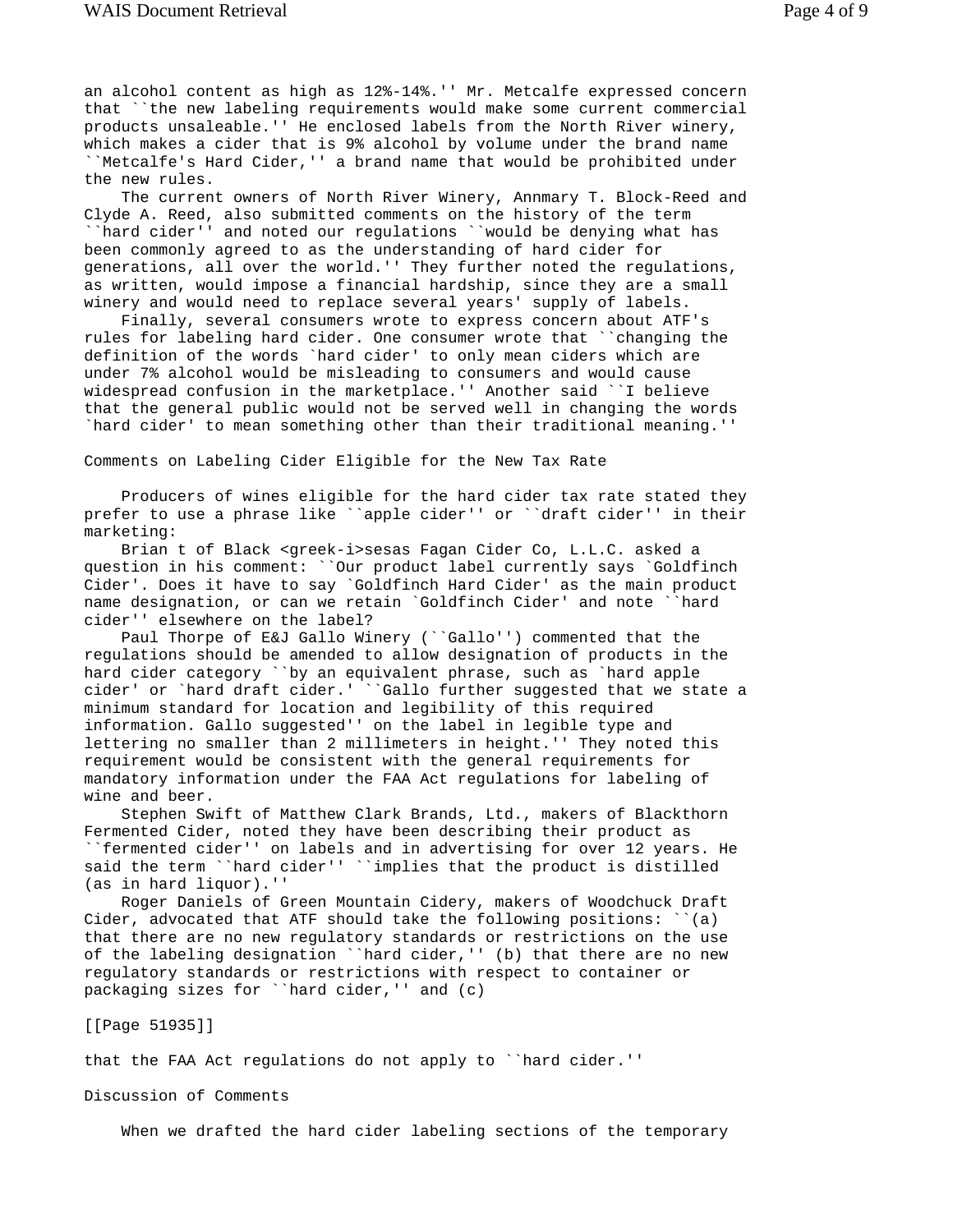rule, we did not intend to cause a hardship for the industry or consumers. We intended to maintain the current system of identifying the tax class of wine by information on the label. The function of ATF's marking requirement is to insure proper identification of the wine for tax purposes, and to inform consumers of the identity of the product. From the comments, we see that the term ``hard cider'' has broader meaning in the industry and among consumers than the definition given in the regulations.

 In light of these comments, we reviewed our need for tax identification on the labels of wines. Although much of our work takes place on wine premises where supplemental information is available to establish the tax rate of a given lot of wine, we believe there are times when we must be able to tell the tax rate from looking at the label alone. For example, we use this information in processing disaster loss claims, conducting market sampling, and verifying import and export documentation. Therefore, we will maintain the requirement that the label must contain sufficient information to establish the tax rate, but we request comments on ways to provide this information with the greatest flexibility for the industry.

 We note there is some confusion in the industry on whether the wine labeling rules and standards of fill in 27 CFR part 4 apply to hard cider less than 7 percent alcohol by volume. They do not. The rules in part 4 implement the FAA Act, and apply only to wine which contains ``not less than 7 percent and not more than 24 percent of alcohol by volume.'' That is why hard cider under 7% alcohol by volume is exempt from ATF's label approval requirements and metric standards of fill. Instead, wine under 7 percent alcohol is subject to Food and Drug Administration labeling rules. However, ATF has some wine labeling jurisdiction under the IRC, which applies to all beverage wine containing 0.5 percent or more alcohol by volume. The IRC wine labeling rules are in 27 CFR part 24. These rules do apply to hard cider under 7 percent alcohol by volume.

## New Proposed Rule

 In this document, we are proposing alternative labeling rules and requesting public comments. In the Rules section of this issue of the Federal Register, we are publishing a Treasury decision postponing the compliance date for the hard cider labeling rules (originally February 17, 1999).

 First, we propose to remove the amendment we made to Sec. 4.21(e)(5) of the Federal Alcohol Administration Act wine labeling regulations. Part 4 only applies to wines that contain 7%-24% alcohol by volume. As amended, that section prohibited the use of the term ``hard cider'' on any wine with 7% or more alcohol by volume. We intended to avoid confusion between these higher alcohol wines and wines in the new hard cider tax class by this prohibition. After reviewing the comments, we find this precaution unnecessary. We believe the required statement of the alcohol content will distinguish the product from other products properly identified as ``hard cider'' under the IRC. Since the hard cider tax rate is limited to wines under 7% alcohol by volume, it will be clear that a product with, say, a 9% alcohol content is not ``hard cider'' within the meaning of the IRC.

 Second, we are proposing to amend the IRC marking requirements in part 24. When the new tax class of hard cider was established, we amended the labeling rules to substitute the phrase ``hard cider'' for the word ``wine'' to identify the tax class. On IRC wine labels, no single item of information gives the tax class. On conventional wines, the word ``wine'' and the alcohol content (modified by the word ``carbonated'' or ``sparkling'' if either applies) identify the tax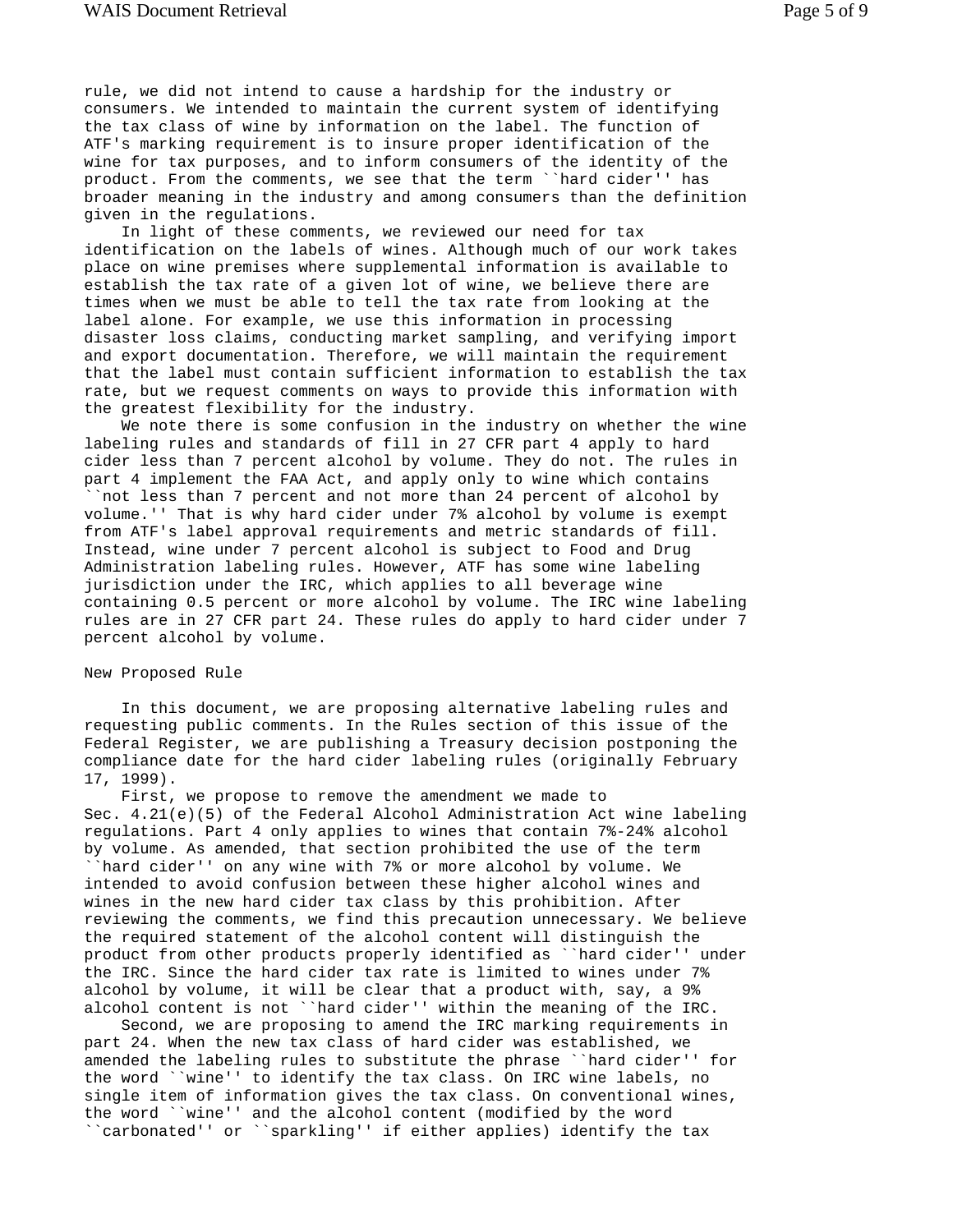class.

 For products under 7% alcohol by volume, we want to differentiate between ciders which are eligible for the hard cider tax rate and those which are taxable as still wine containing not more than 14% alcohol by volume. Some producers have marketed eligible products as ``draft cider,'' ``fermented cider'' or ``apple cider'' and do not wish to use the term ``hard cider'' on labels. Some producers have marketed mixedfruit ciders or low-alcohol ciders that are otherwise excluded from the current definition of hard cider under the name ``hard cider'' and do not wish to rename their products.

 To address these concerns, we propose several changes to 27 CFR 24.257. First, we propose to adopt the minimum and maximum type size requirements of 27 CFR 4.38. Several commenters asked about the minimum size for required information under the IRC, because the part 24 regulations are silent on this point. We propose to use the FAA Act type size requirements because they are already in use by the wine industry for higher alcohol products. We do not specify placement of information required in Sec. 24.257, and we do not propose to add any placement requirement as part of this rulemaking. Products with 7 percent or more alcohol by volume will still be subject to the FAA Act rules covering placement.

 We propose to remove the requirement that the word ``wine'' or the words ``carbonated wine'' must be ``part of the brand name or in a phrase in direct conjunction with the brand name.'' Information on the kind of wine may be anywhere on the label. We also propose to add some alternative labeling terms to reflect the industry practice of calling products ``cider'' instead of wine on these labels. In our proposed regulation, we do not require or restrict the use of words such as ``draft'', ``fermented'' or ``hard'' to identify products in the tax class of hard cider. We propose, where the words on the label leave doubt as to the tax class, cider makers must include a reference to the tax class by section of the law. For example, the temporary rule has a requirement that hard cider must contain more than 50 percent apple juice. If a cider contains less than 50 percent apple juice, it is taxed as a still wine under 14 percent alcohol by volume, but it may still be called cider. In order to make it clear that this cider is taxed at \$1.07 instead of \$0.226, we propose to require that the label show ``tax class  $5041(b)(1)$  IRC'' or an equivalent phrase. This wording is adapted from 27 CFR 25.242, on marking nontaxable cereal beverages. We request industry and consumer suggestions for the best way to show this information on the container. We also request suggestions for other ways to differentiate between ciders eligible for the hard cider tax rate and those which belong in other tax categories without restricting the use of the name ``hard cider.''

#### Paperwork Reduction Act

 The regulatory sections we propose to amend by this notice contain collections of information which were previously approved by the Office of Management and Budget (OMB). Although we propose amending these sections, the changes are not substantive or material.

# Regulatory Flexibility Act

 The provisions of the Regulatory Flexibility Act (5 U.S.C. 601 et seq.) relating to a final regulatory flexibility analysis do not apply to this proposed rule because the agency was not required to publish a general notice of proposed rulemaking under 5 U.S.C. 553 or any other law. Pursuant to 26 U.S.C. 7805(f), ATF will send a copy of this proposed rule to the Chief Counsel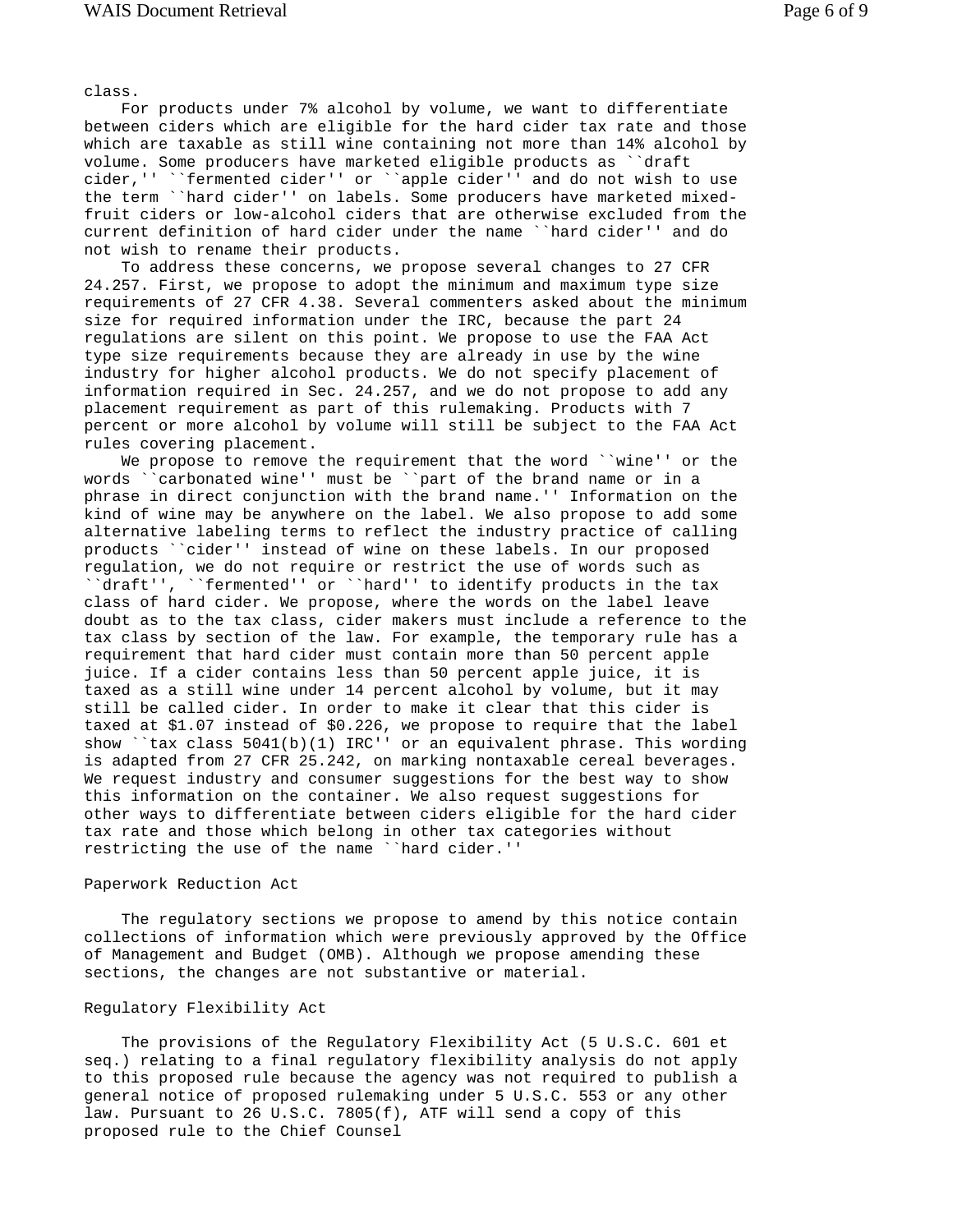[[Page 51936]]

for Advocacy of the Small Business Administration for comment on its impact on small business.

Executive Order 12866

 It has been determined that this proposed rule is not a significant regulatory action as defined by Executive Order 12866. Therefore, a regulatory assessment is not required.

Public Participation

 ATF requests comments on the proposed regulations from all interested persons. We specifically request comments on the clarity of the proposed rule and how it may be made easier to understand. Please include the following in all comments:

ATTN: Notice No. 8

Your name, Your company affiliation, if it is pertinent to your comment, Your reason for interest in the project (are you a consumer, grower, producer?), Your signature on paper comments sent by mail or facsimile transmission (FAX).

 Address written comments to the Chief, Regulations Division, Bureau of Alcohol, Tobacco and Firearms, P.O. Box 50221, Washington, DC 20091- 0221.

 Fax comments to (202) 927-8525. Be sure fax comments are legible, on  $8\1/2\$ '' x 11'' paper, and they are 3 pages or less.

 E-mail comments to nprm@atf.gov. E-mail comments must contain no attachments, special characters or encryption.

 ATF will treat all comments as original written comments. We do not acknowledge receipt of comments. We will carefully consider all comments received on or before the closing date. We will also consider comments received after that date if it is practical to do so, but we cannot guarantee consideration of comments received after the comment period closes.

 During the comment period, you may request an opportunity to present oral testimony at a public hearing. However, the Director reserves the right, in light of all circumstances, to determine if a public hearing is necessary.

## Disclosure

 Comments, including the name of the commenter, will be disclosed to the public. Do not include any material in your comment if you consider it to be confidential or inappropriate for disclosure to the public.

 You may view and copy written comments on this project during normal business hours in the ATF Public Reading Room, Room 6480, 650 Massachusetts Avenue, NW, Washington, DC.

 Drafting Information: Marjorie D. Ruhf, Regulations Division, Bureau of Alcohol, Tobacco and Firearms drafted this document.

List of Subjects

27 CFR Part 4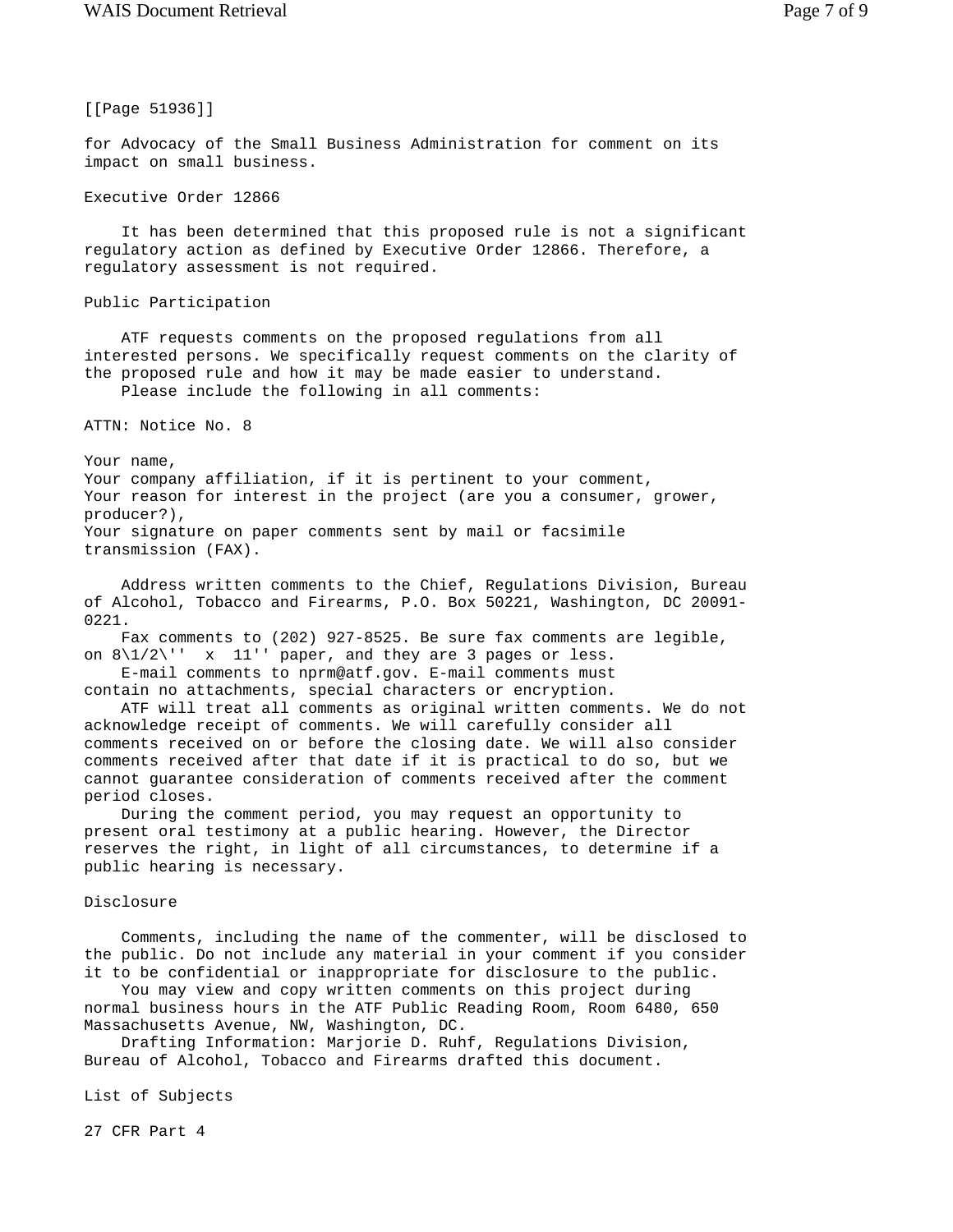Advertising, Consumer protection, Customs duties and inspection, Imports, Labeling, Packaging and containers, Wine.

27 CFR Part 24

 Administrative practice and procedure, Authority delegations, Claims, Electronic fund transfers, Excise taxes, Exports, Food additives, Fruit juices, Labeling, Liquors, Packaging and containers, Reporting and recordkeeping requirements, Research, Scientific equipment, Spices and flavoring, Surety bonds, Taxpaid wine bottling house, Transportation, Vinegar, Warehouses, Wine.

```
Authority and Issuance
```
 Accordingly, we propose to amend chapter I of title 27, Code of Federal Regulations as follows:

PART 4--LABELING AND ADVERTISING OF WINE

 Par. 1. The authority citation for 27 CFR part 4 continues to read as follows:

Authority: 27 U.S.C. 205, unless otherwise noted.

 Par. 2. Section 4.21 is amended by revising the third sentence of paragraph (e)(5) to read as follows:

Sec. 4.21 The standards of identity.

\* \* \* \* \*

 (e) Class 5; fruit wine \* \* \* \* \*

 $(5)$  \* \* \* Fruit wines which are derived wholly (except for sugar, water, or added alcohol) from apples or pears may be designated ``cider'' and ``perry,'' respectively, and shall be so designated if lacking in vinous taste, aroma, and characteristics. \* \* \* \* \* \* \* \*

PART 24--WINE

 Par. 3. The authority citation for 27 CFR part 24 continues to read as follows:

 Authority: 5 U.S.C. 552(a); 26 U.S.C. 5001, 5008, 5041, 5042, 5044, 5061, 5062, 5081, 5111-5113, 5121, 5122, 5142, 5143, 5173, 5206, 5214, 5215, 5351, 5353, 5354, 5356, 5357, 5361, 5362, 5364- 5373, 5381-5388, 5391, 5392, 5511, 5551, 5552, 5661, 5662, 5684, 6065, 6091, 6109, 6301, 6302, 6311, 6651, 6676, 7011, 7302, 7342, 7502, 7503, 7606, 7805, 7851; 31 U.S.C. 9301, 9303, 9304, 9306.

 Par. 4. Section 24.257 is amended by revising paragraph (a) to read as follows:

Sec. 24.257 Labeling wine containers.

 (a) The proprietor must label each bottle or other container of beverage wine prior to removal for consumption or sale. The minimum